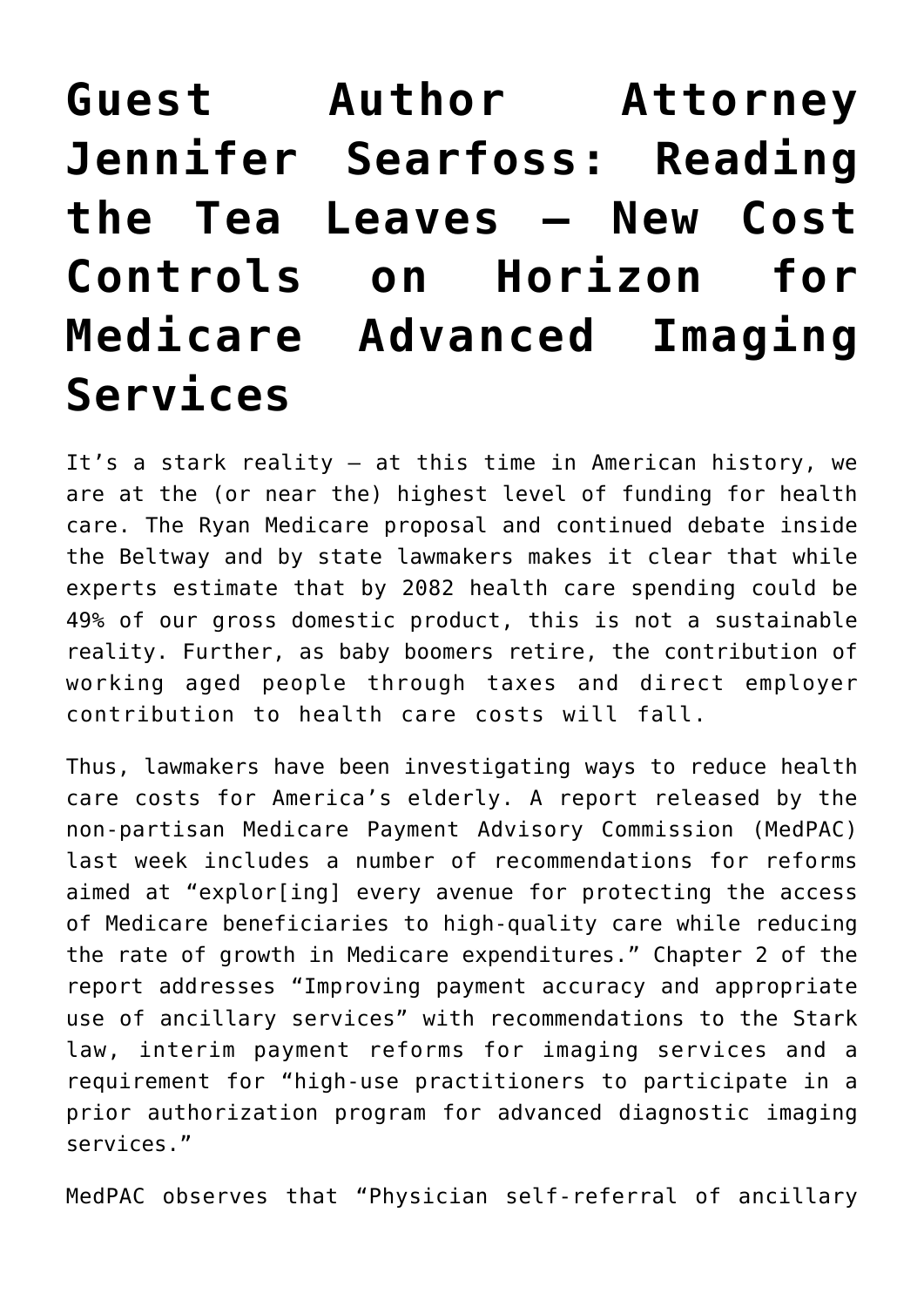services leads to higher volume when combined with [fee-forservice] payment systems, which reward higher volume, and the mispricing of individual services, which makes some services more profitable than others." Known as the Stark law, an exception permits physicians to self-refer Medicare and Medicaid patients to imaging equipment that they own under certain circumstances. MedPAC chooses in this report to not recommend changes to the Stark law. Instead, "the preferred long term-approach to address self-referral is to develop new payment systems." However, the Commission notes that in the future, the scope should be limited on the in-office ancillary exception to only physicians in accountable care organization models that have financial incentives to improve quality and reduce unnecessary service volume.

The payment reform recommendations include three changes that MedPAC feels address mispricing and overutilization:

- Bundled payment for like imaging services.
- Multiple procedure payment reduction application to the professional component of diagnostic imaging services when read during the same session by the same practitioner.
- Reduce the work component of relative value units (RVUs) for diagnostic imaging service that are ordered and read by the same practitioner

The final recommendation is to adopt a prior authorization program for advanced imaging services such as MRI, CT and nuclear medicine. Supported by a 2008 Government Accountability Office report, the proposal would target only high volume ordering physicians and high cost services. "The focus on outlier physicians – rather than all physicians – would reduce CMS' administrative costs and limit the burden on practitioners and beneficiaries."

The upshot is that your office is familiar with prior authorization programs for commercial patients and Medicare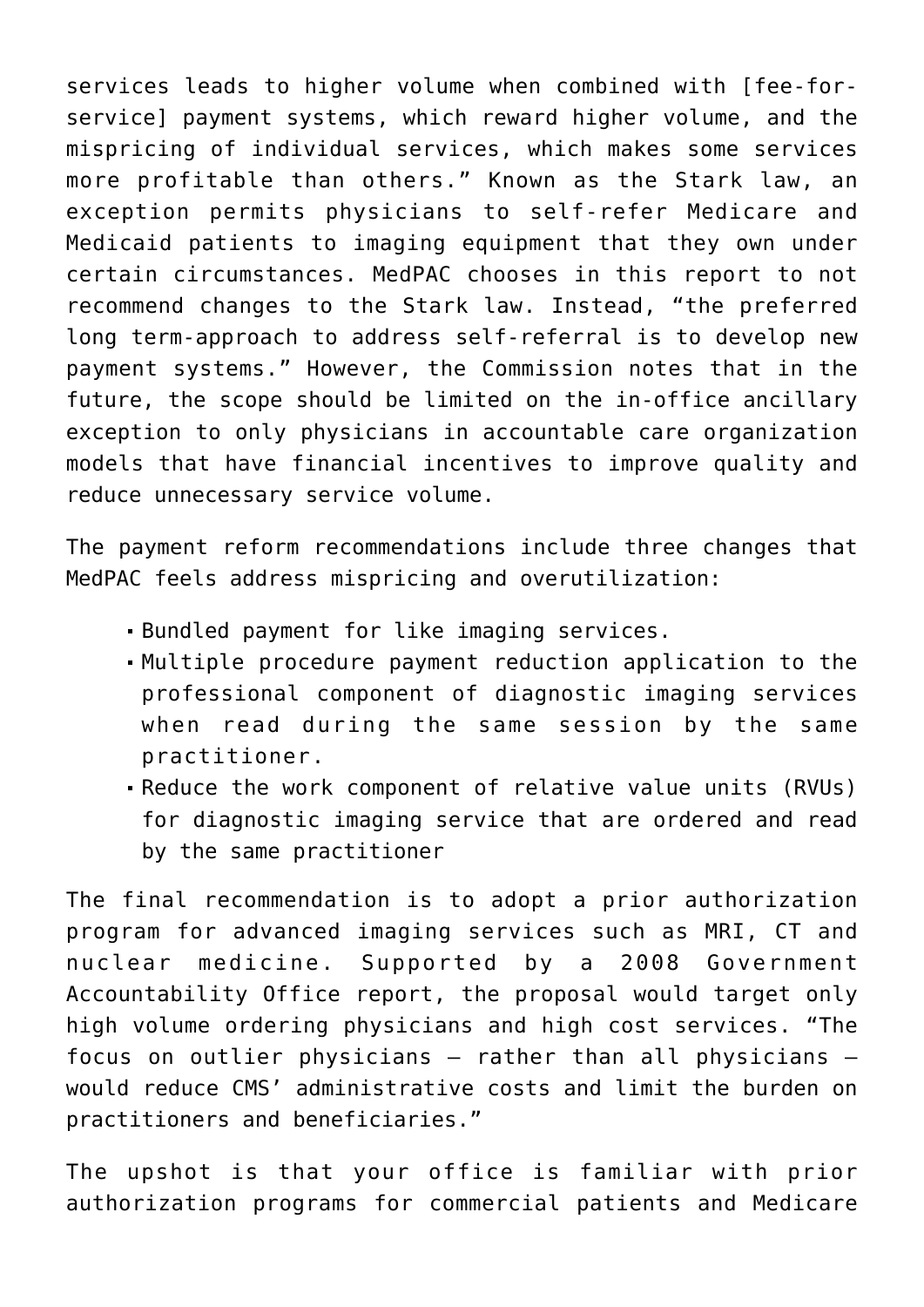beneficiaries enrolled in Medicare Advantage programs. Therefore, the things to consider as Congress and the Administration evaluate efforts to reduce imaging costs:

- How would revisions to advanced imaging service payment (bundled payment for like services, multiple procedure reductions and work RVU reductions) affect your office and how you pay your physicians? Are they prepared for take-home pay reductions?
- What clinical guidelines are used for evaluating which services are "medically necessary"? How do these guidelines differ from other payers? How would you implement these requirements in your office?
- How does your office educate patients of services evaluated for medical necessity and what documentation do you use to demonstrate that they knew they would be billed for services that were rendered but determined by their insurer to not be medically necessary?

You can bet that strong lobbying on all sides of this issue will continue over the summer and likely over the next several years. Already, one letter has been sent to MedPAC regarding the report – the Access to Medical Imaging Coalition expressed concern over the prior authorization proposal as it "impedes patient access to needed care, places huge administrative burdens on providers and has not been shown to reduce costs over the long term." I'm going to bring popcorn and find a good sideline seat for the next MedPAC meeting in September.

Personally, I look forward to the industry figuring out how prior authorization can be accomplished electronically rather than by fax. Last time I checked, we are supposed to be a fully electronic industry by 2014. Right?

Read the MedPac Report **[here.](https://managemypractice.com/wp-content/uploads/2011/06/MedPac_Report_June_2011.pdf)**

**Note these two related stories:**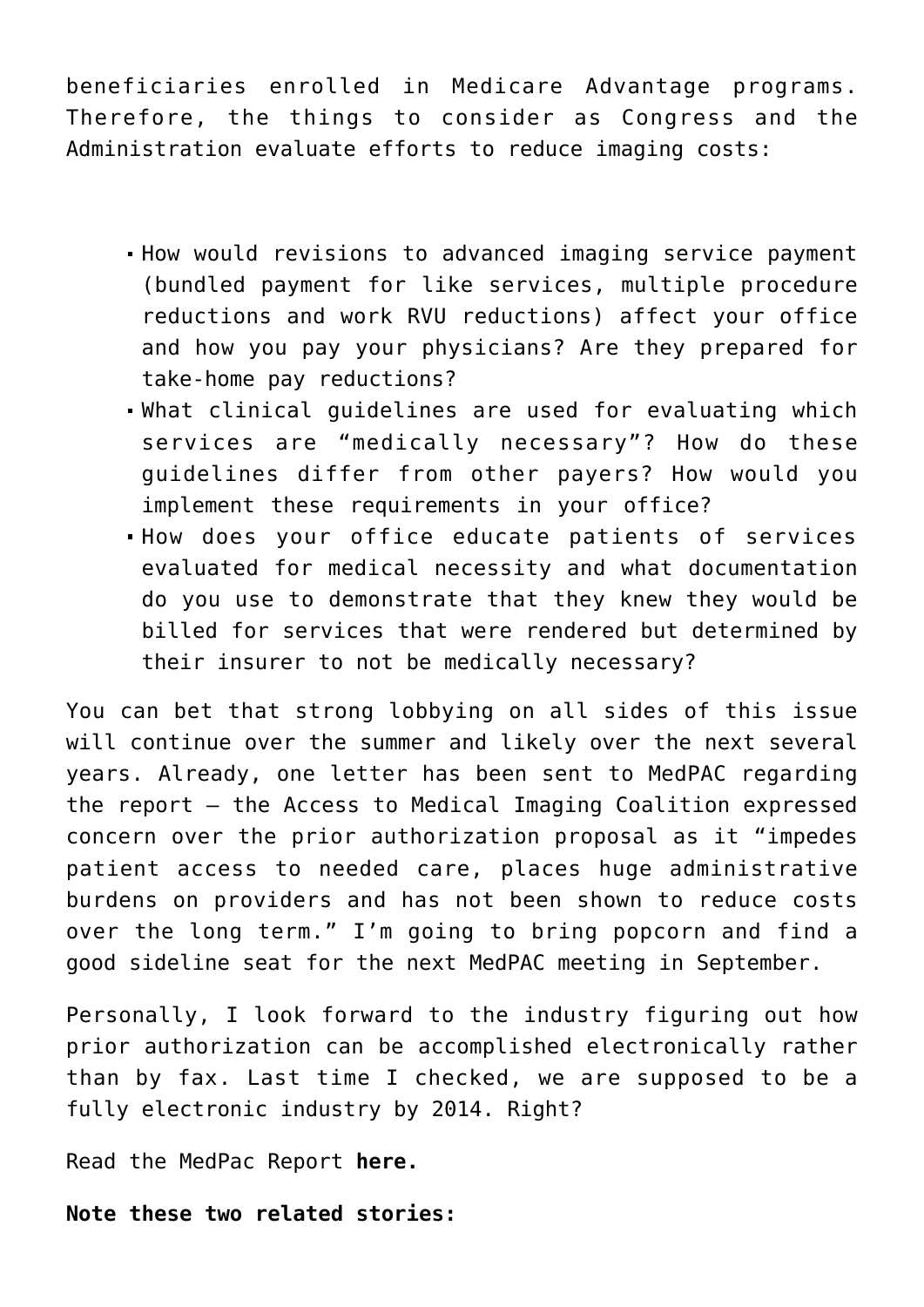## **Hospitals Allegedly Performed Double CT Scans On Many Medicare Patients.**

The [New York Times](http://mailview.custombriefings.com/mailview.aspx?m=2011062001ahla&r=1690182-b4aa&l=00c-213&t=c) (6/18, A1, Bogdanich, McGinty, Subscription Publication) reported on its front page that "hundreds of hospitals across the country needlessly exposed patients to radiation" by giving them CT scans "twice on the same day, according to federal records and interviews with researchers. Performing two scans in succession is rarely necessary, radiologists say, yet some hospitals were doing that more than 80 percent of the time for their Medicare chest patients."

The [Washington Post](http://mailview.custombriefings.com/mailview.aspx?m=2011062001ahla&r=1690182-b4aa&l=00d-15c&t=c) (6/18, Appleby, Rau) noted that "imaging tests are among the fastest growing procedures in health care" and that double CT scans drive up healthcare costs. The Medicare's Hospital Compare website publishes hospital rates of double chest scans in the hope that publicizing the numbers will incentivize hospitals to reduce this practice. The Post also adds that "hospitals and radiologists are paid more for the double scans, so they have a disincentive to crack down on them."

 $\pmb{\times}$ 

Attorney and Policy Analyst Jennifer Searfoss was formerly the Vice President of External Provider Relations for UnitedHealthcare, a Minnesota-based health insurance company. Between 2001 and 2007, Jennifer worked for the Washington, DCbased Government Affairs Department of the Medical Group Management Association (MGMA), a national trade association based out of Englewood, Colorado. Jennifer received her undergraduate degree in health science and policy from the University of Maryland, Baltimore County and law degree from the University of Maryland. After a brief departure, Jennifer has returned home and lives in Annapolis, Maryland with her Rottweiler, Argus, and her first client of every day – her beloved Quarter Horse – Pressed for Time. She can be contacted